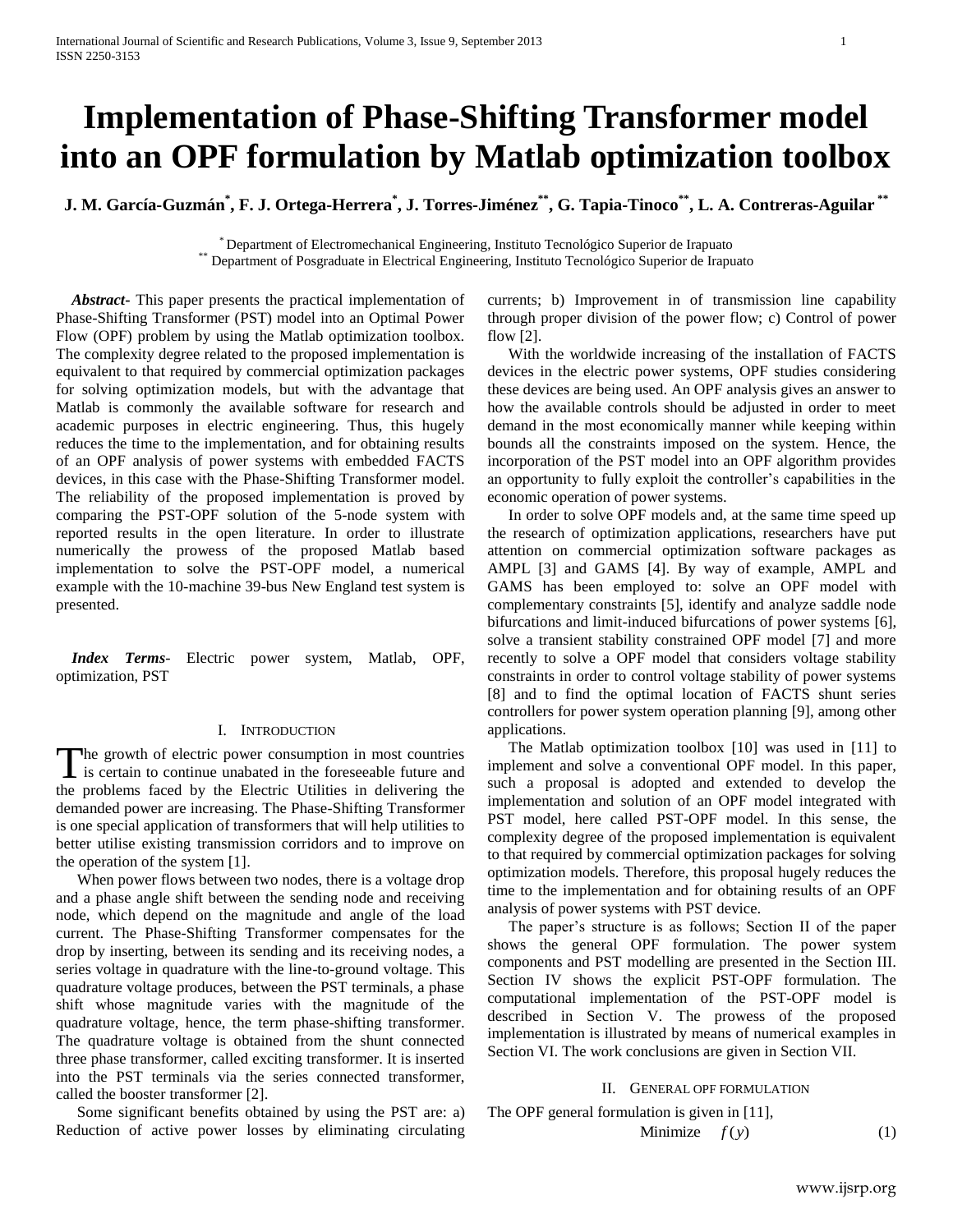$$
Subject to \t h(y) = 0 \t(2)
$$

$$
g(y) \le 0 \tag{3}
$$

$$
y_{\min} \le y \le y_{\max} \tag{4}
$$

where  $f(y)$  is the objective function,  $h(y)$  is a set of equality constraints representing both, power balance mismatch equations and control equations,  $g(y)$  is a set of inequality constraints modelling the generator output reactive power limits. The vector of system variables *y* is bounded by lower and upper limits *y*min and *y*max, respectively. The solution vector of the model (1)-(4) yields the desired optimum point *y*\*.

#### III. POWER SYSTEM AND PST MODELLING

 In order to assemble a full PST-OPF power system model, it is necessary to represent by means of a mathematical model the steady state operation of the power system components as well as the PST controller. In this work these models are described in polar coordinates, in terms of active and reactive power flow injections, as given below.

# *A. Power system main components*

 The generators, loads, shunt compensation elements, transmission lines and transformers are considered the most common power system components. The steady state power flow models of the above mentioned components are given in detail in [12] and are adopted in this proposal.

## *B. Phase-Shifting Transformer modelling*

#### *1) Phase-Shifting Transformer*

.

 The PST device is capable of redirecting power flows by locally altering the voltage angle difference imposed on the device by network conditions. When power flows between two nodes, there is a voltage drop and a phase angle shift between the sending node and receiving node, which depend on the magnitude and angle of the load current. Figure 1 shows a transmission line representation and its phase diagram, where it is assumed that the line current  $I_{ps}$  is in phase with the voltage magnitude  $V_p$  [2].



Figure 1: Transmission line representation.

Figure 1 (b) shows the voltage drop  $jI_{ps}X_{ps}$  is in quadrature with the system line-to-ground voltage  $V_p$ . The PST compensates for the  $jI_{ps}X_{ps}$  drop by inserting, between its sending and its receiving

nodes, a series voltage in quadrature with the line-to-ground voltage. This quadrature voltage produces, between the PST terminals, a phase shift whose magnitude varies with the magnitude of the quadrature voltage, hence, the term phaseshifting transformer. The quadrature voltage is obtained from the shunt connected three phase transformer, called exciting transformer. It is inserted into the PST terminals via the series connected transformer, called the booster transformer.

#### *2) The classical Phase-Shifting Transformer model*

In open literature [13, 14] it is common to represent the phase-shifting transformer as an impedance connected in series with an ideal transformer having a complex turns ratio. Figure 2 shows the equivalent circuit of the PST connected between nodes *p* and *s*. The transformer phase shifting capabilities are taken to be on node *p*.



Figure 2: Equivalent circuit to PST.

The classical PST model can be obtained by introducing simplifying assumptions in the two-winding transformer model given in [2]. If  $Tv = Ti^* = \cos\varphi_{tv} + j\sin\varphi_{tv} = a + jb$ ,  $U_v = U_i^* = 1$ ,  $Y_o = 0$  and  $Z_p = 0$ , a nodal transfer admittance model for the PST shown in Figure 2 can be obtained,

$$
\begin{bmatrix} I_p \\ I_s \end{bmatrix} = \frac{1}{(a^2 + b^2)Z_s} \begin{bmatrix} 1 & -(a+jb) \\ -(a-jb) & (a^2 + b^2) \end{bmatrix} \begin{bmatrix} V_p \\ V_s \end{bmatrix}
$$
 (5)

## *3) Power flow equations*

Based on the nodal admittance matrix equation given by (5), the following active and reactive power equations can be written for a two-winding transformer connected between node *p* and node *s* [2].

At node *p*:

*PST*

At node *p*:  
\n
$$
P_{p_{\text{div}_{PST}}} = V_p^2 G_{pp} + V_p V_s \left( G_{ps} \cos(\theta_p - \theta_s) + B_{ps} \sin(\theta_p - \theta_s) \right)
$$
 (6)  
\n
$$
Q_{p_{\text{div}_{PST}}} = -V_p^2 B_{pp} + V_p V_s \left( G_{ps} \sin(\theta_p - \theta_s) - B_{ps} \cos(\theta_p - \theta_s) \right)
$$
 (7)

At node *s*:  
\n
$$
P_{s_{\text{inly}_{\text{PST}}}} = V_s^2 G_{ss} + V_s V_p \left( G_{sp} \cos(\theta_s - \theta_p) + B_{sp} \sin(\theta_s - \theta_p) \right)
$$
\n
$$
Q_{s_{\text{inly}_{\text{PST}}}} = -V_s^2 B_{ss} + V_s V_p \left( G_{sp} \sin(\theta_s - \theta_p) - B_{sp} \cos(\theta_s - \theta_p) \right)
$$
\n(9)

where  $P_p$ ,  $P_s$ ,  $Q_p$ ,  $Q_s$  are the active and reactive power flow injections at nodes *p* and *s.*  $V_p$ ,  $V_s$ ,  $\theta_p$ ,  $\theta_s$  are the voltage magnitudes and phase angles at nodes *p* and *s,* respectively. It must be mentioned that the susceptance and conductance are dependents of *φtv*.

The PST can have various applications in power systems, however, in this work is used to control the active power flow at a desired level in the compensated branch (*i-j*). The active power flow,  $P_{ij}$ , through branch *i-j* is controlled in  $P_{exp}$  value by the PST connected between nodes *i* and *j*. This control action can be represented by next control equation,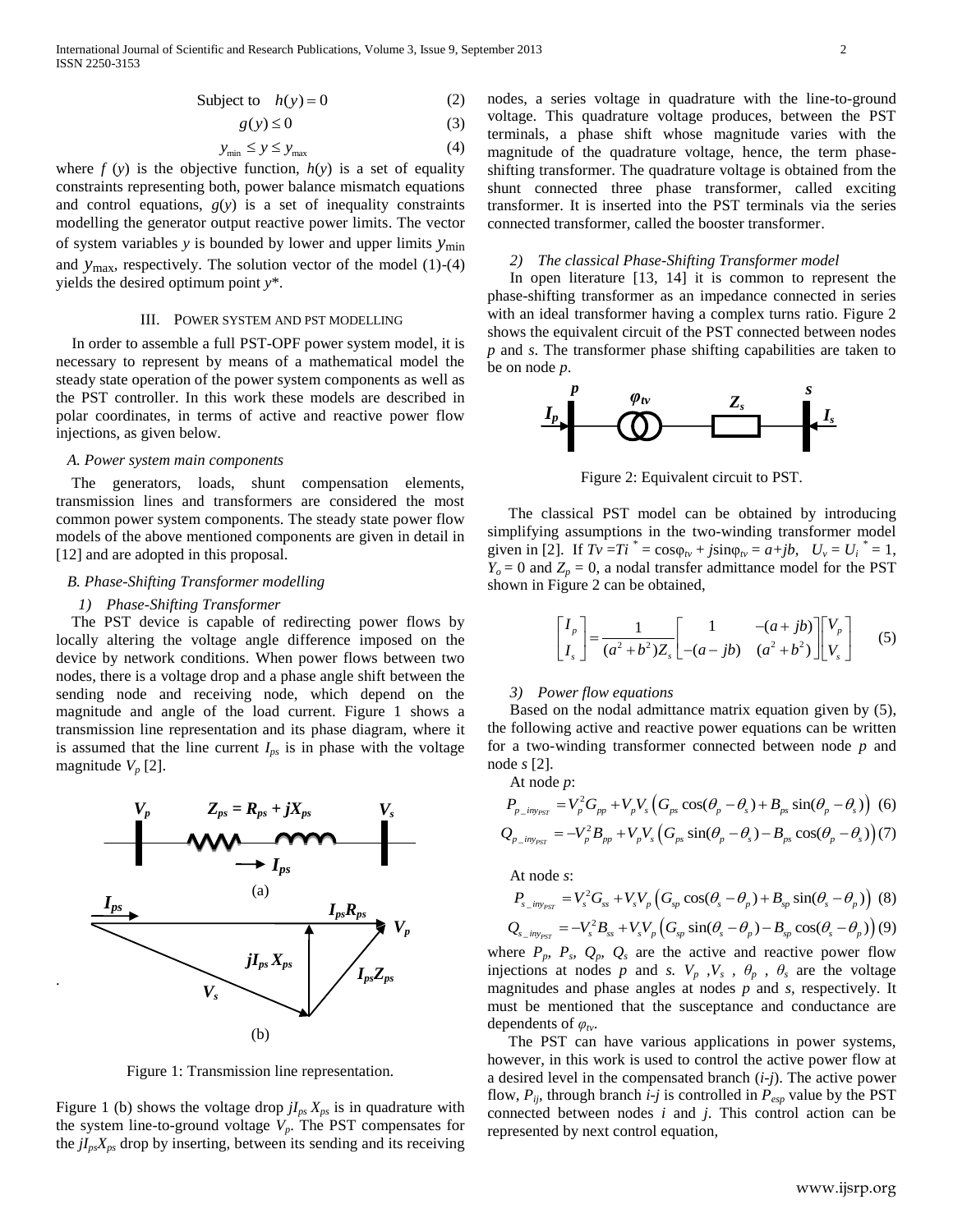$$
P_{ij} - P_{esp} = 0 \tag{10}
$$

where *i*=s, *p*; *j*=*s*, *p*; *i* $\neq$ *j* and *P*<sub>*ij*</sub> is the active power injected by the PST device  $(P_{i\_invPST})$  in the compensated transmission line, which is a function dependent of control variable  $\varphi_{\nu}$ .

## IV. PST-OPF EXPLICIT MODELING

 The conventional OPF explicit modelling given in [11] is adopted and extended to readily develop the PST-OPF formulation by considering the PST model shown in Section III-B. The OPF general model (1)-(4) is the basis to derive the explicit PST-OPF model, as will be explained below.

#### *A. Objective function*

The objective function  $f(y)$  is the minimization of the total active power generation costs,

$$
f(y) = \sum_{i=1}^{N_g} a_i + b_i (P_{g i}) + c_i (P_{g i})^2
$$
 (11)

where  $a_i$ ,  $b_i$  and  $c_i$  are the cost curve coefficients for the generation bus *i*.  $N_g$  is the number of generators, whose individual active output power is *Pgi*.

## *B. Equality constrains*

In order to represent the system steady state operation, the energy balance of the power system must be unconditionally satisfied. This is enforced by means of the set of active and<br>reactive power balance constraints at each bus,<br> $\left\{\n\begin{array}{l}\nP_{gi}-P_{li}-\sum_{j\neq j}P_{invj}-\sum_{j\neq j}P_{j\_inv_{PST}}=0,\\
i=1,2,...,N_b\n\end{array}\n\right\}$ reactive power balance constraints at each bus,<br>  $\left[ P_{gi} - P_{li} - \sum_{i} P_{iny} - \sum_{j} P_{j\_iny_{PST}} = 0, \right]_{i=1}$ 

Prove power balance constraints at each bus,

\n
$$
h(y) = \begin{cases} P_{gi} - P_{li} - \sum_{j \in i} P_{inyj} - \sum_{j \in i} P_{j} - \sum_{j \in j} P_{j} - \sum_{j \in k} P_{j} - \sum_{j \in k} P_{j} - \sum_{j \in k} P_{j} - \sum_{j \in k} P_{j} - \sum_{j \in k} P_{j} - \sum_{j \in k} P_{j} - \sum_{j \in k} P_{j} - \sum_{j \in k} P_{j} - \sum_{j \in k} P_{j} - \sum_{j \in k} P_{j} - \sum_{j \in k} P_{j} - \sum_{j \in k} P_{j} - \sum_{j \in k} P_{j} - \sum_{j \in k} P_{j} - \sum_{j \in k} P_{j} - \sum_{j \in k} P_{j} - \sum_{j \in k} P_{j} - \sum_{j \in k} P_{j} - \sum_{j \in k} P_{j} - \sum_{j \in k} P_{j} - \sum_{j \in k} P_{j} - \sum_{j \in k} P_{j} - \sum_{j \in k} P_{j} - \sum_{j \in k} P_{j} - \sum_{j \in k} P_{j} - \sum_{j \in k} P_{j} - \sum_{j \in k} P_{j} - \sum_{j \in k} P_{j} - \sum_{j \in k} P_{j} - \sum_{j \in k} P_{j} - \sum_{j \in k} P_{j} - \sum_{j \in k} P_{j} - \sum_{j \in k} P_{j} - \sum_{j \in k} P_{j} - \sum_{j \in k} P_{j} - \sum_{j \in k} P_{j} - \sum_{j \in k} P_{j} - \sum_{j \in k} P_{j} - \sum_{j \in k} P_{j} - \sum_{j \in k} P_{j} - \sum_{j \in k} P_{j} - \sum_{j \in k} P_{j} - \sum_{j \in k} P_{j} - \sum_{j \in k} P_{j} - \sum_{j \in k} P_{j} - \sum_{j \in k} P_{j} - \sum_{j \in k} P_{j} - \sum_{j \in k} P_{j} - \sum_{j \in k} P_{j} - \sum_{j \in k} P_{j} - \sum_{j \in k} P_{j} - \sum_{j \in k} P_{j} - \sum_{j \in k} P_{
$$

 $\{F_x = F_y = 0\}$ <br>  $\{F_x = F_z = 0\}$  (10) process it the scale power lighting weak interesting to the scale of the proposal of the scale of the scale of the scale of the scale of the scale of the scale of the scale of the scale where  $N_b$  is the total number of buses. The active and reactive output power of generator  $P_{gi}$  and  $Q_{gi}$ , respectively, are provided at the generation bus  $j(j=i,k)$ . The active and reactive power loads are represented by  $P_{lj}$  and  $Q_{lj}$ , respectively.  $\sum_{j \in i,k}$  is the set of nodes adjacent to node *j*, whilst  $P_{inj}$  and  $Q_{inj}$  are active and reactive power flows injected at bus *k* and *i* through the *j-esim* network element described by models of Section III. Note that the power balance constraints (12) must consider the injected power  $P_i_{i}$  *injPST* and  $Q_i$  *injPST* provided by each PST controller, according to models given by (6)-(9). Clearly, the incorporation of each PST controller into the conventional OPF model implies the introduction of one new state variable, which corresponds to phase shifter angle  $\varphi_{tv}$ . In addition, the power flow control equation (10) of the PST must be considered as an additional quality constraint, which is given by (13),

$$
h_{ctrl}(y) = \{P_{ij,n} - P_{esp,n} = 0\}, n = 1, 2, \dots, N_{PST}
$$
 (13)

where  $N_{PST}$  is the number of PST controller operating in the power network.  $P_{ij}$  is the active power flowing from node *i* to node *j*, *i*=*l*,*m*, *j*=*l*,*m*, *i* $\neq$ *j*. *P*<sub>*sh,n*</sub> is the target value of active power flow across the *n-esim* PST device.

In the optimization formulation, the constraints (13) represent the active power flow control action of the PST controllers. Hence, these control actions are expressed as equality constraints which remain active throughout the whole iterative optimization process. If the active power flow control of the PST is at off state, constraint (13) is deactivated. The equations (12)-(13) represent the full set of equality constraints of the PST-OPF formulation.

It is very important to point out that the generator reactive output power  $Q_{gi}$  is a function of the system variables and does not have a scheduled value, therefore the reactive power balance constraint can be only stated for non-generation buses  $(k \notin N<sub>g</sub>)$ . However, the reactive power balance at generation buses is achieved according to the procedure applied to handle the reactive generation limits, as will be explained in the next section.

# *C. Inequality constrains*

The physical and operating limits of generators and substations

are mathematically described by the following inequality sets,  
\n
$$
Y = \begin{cases} P_{gi}^{\min} \leq P_{gi} \leq P_{gi}^{\max} \\ V_j^{\min} \leq V_j \leq V_j^{\max} \end{cases} \begin{cases} i = 1, 2, ..., N_g \\ j = 1, 2, ..., N_b \end{cases}
$$
\n(14)

$$
g(y) = \Big{ Q_{gi}^{\min} \leq Q_{gi} \leq Q_{gi}^{\max} \Big}, i = 1, 2, ..., N_g
$$
 (15)

It must be pointed out that the active power generation  $P_{gi}$  and all the bus magnitude  $V_j$  limits are simply inequality constraints on variables, whilst the generator reactive power limits are modeled as a set of functional inequality constraints. Hence, the reactive power generation level  $Q_{gi}$  in (15), is given by the following function,<br>  $Q_{gi} = Q_{li} + \sum_{j \in i} -V_i^2 B_{li} + V_i V_j \Big[ G_{ij} Sin(\theta_i - \theta_j) - B_{ij} Cos(\theta_i - \theta_j) \Big]$  (16) function,

$$
Q_{gi} = Q_{li} + \sum_{j \in i} -V_i^2 B_{ii} + V_i V_j \Big[ G_{ij} Sin(\theta_i - \theta_j) - B_{ij} Cos(\theta_i - \theta_j) \Big] (16)
$$

The relation (16) means that the reactive power balance generation bus *i* is always achieved when the generator is inside its reactive generation limits. When the generator hits either its lower  $Q_{gi}^{min}$  or upper  $Q_{gi}^{max}$  bound, the inequality constraint (15) is activated by the optimization algorithm, it then automatically becomes into an equality constraint in order to enforce the reactive power generation level  $Q_{gi}$  to be the violated limit  $Q_{gi}^{\nu}$ ,

$$
Q_{gi}^{\nu} - Q_{gi} = 0 \tag{17}
$$

where  $Q_{gi}$  is defined by (16). Note that constraint (17) not only avoids the violation of the reactive power generation limits, but also represents the reactive power balance equation.

In the PST-OPF formulation, the state variable limits,  $\varphi_{tv}$ , of each PST controller must be included as an inequality constraints set, as follows,

ws,  
\n
$$
Y_{PST} = \left\{ \phi_{tv,i}^{\min} \leq \phi_{tv,i}^{\max} \right\}, \quad i=1,2,...,N_{PST} \tag{18}
$$

The corresponding lower  $\varphi_{t\nu}^{\text{min}}$  and upper  $\varphi_{t\nu}^{\text{max}}$  limits are simply represented by inequality constraints on variables. These limits allow simulating more practical operating conditions of the PST controller.

#### V. PST-OPF PRACTICAL IMPLEMENTATION

 The PST-OPF explicit model (11)-(18) has been developed by implementing the PST model into an existent computational algorithm for conventional OPF [11], which is solved by means of the Matlab optimization toolbox [10].

From an optimization point of view, the PST-OPF model represents a continuous nonlinear constrained optimization problem, which can be also solved by using the *fmincon* function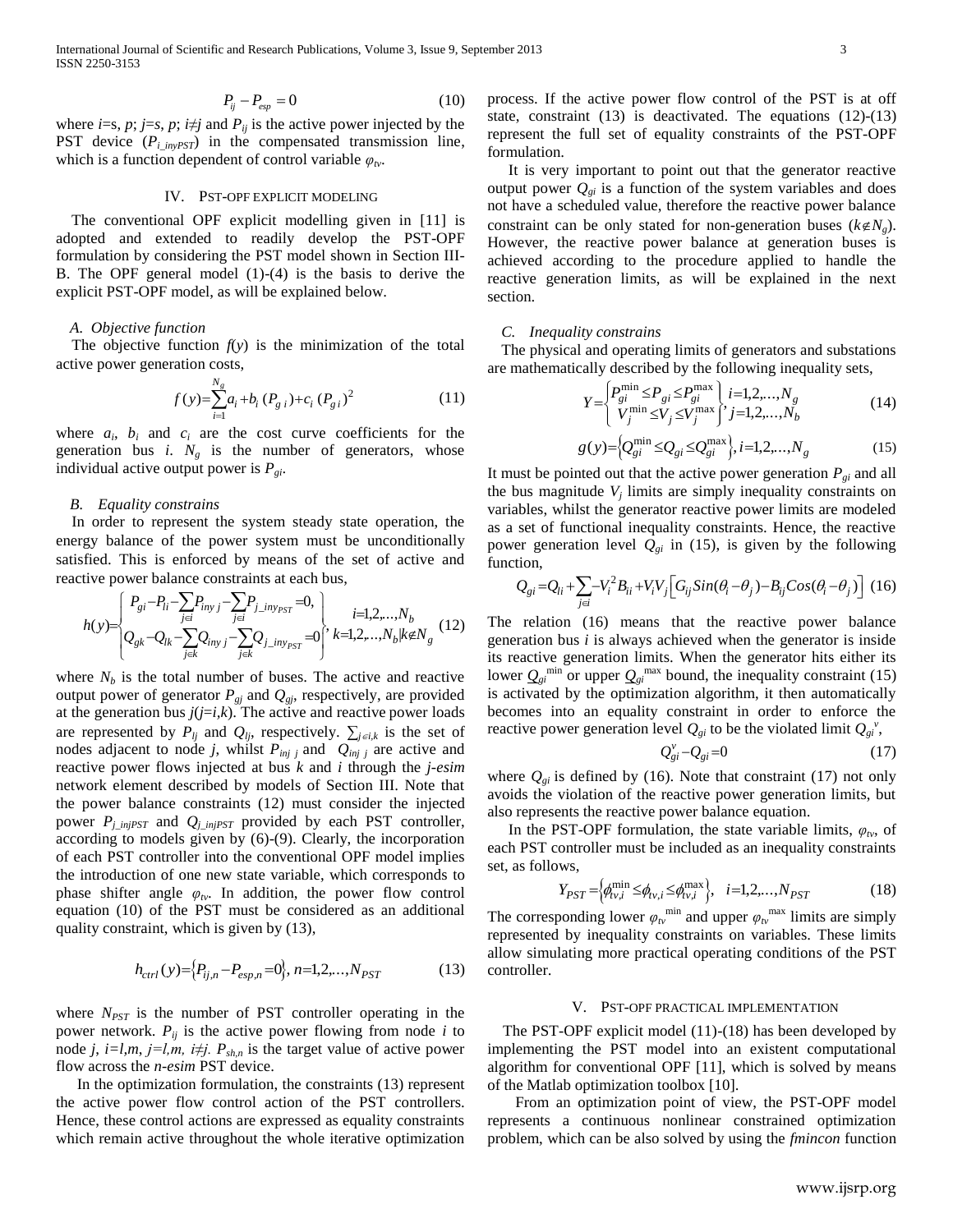of Matlab optimization toolbox [10]. This function uses a Sequential Quadratic Programming optimization algorithm, started with input/output arguments to configure the optimization parameters, set the model to be optimized and display information.

# *A. Arguments of the fmincon function*

The *fmincon* function, as any Matlab function, deals with both input  $I_A$  and output  $O_A$  arguments. The general form of this function is [10],

$$
[O_A] = \text{fmincon}(I_A) \tag{19}
$$

where  $I_A$  and  $O_A$  are sets of input and output arguments, respectively. Tables I and II briefly show and describe the main elements of these argument sets according to the order they must be provided to the *fmincon* function. Details of the option parameters Opt $\in I_A$  and output  $\in O_A$  are given in [10].

TABLE I: Description of the input arguments *IA*.

| <b>Name</b>      | <b>Description</b>                                                                                                                                                  |  |  |  |  |  |
|------------------|---------------------------------------------------------------------------------------------------------------------------------------------------------------------|--|--|--|--|--|
| @fun             | The handle of the M-function file containing the objective<br>function, in our case; $\mathcal{Q}(X)$ objfun_OPF $(X)$ .                                            |  |  |  |  |  |
| $\boldsymbol{X}$ | The vector containing the numerical value of the initial<br>condition of system and PST variables $(\theta, V, P_{\varrho}, \varphi_{\text{tv}})$ .                 |  |  |  |  |  |
| A                |                                                                                                                                                                     |  |  |  |  |  |
| B                | All these parameter are not of interest in this work, they refer<br>to linear equality and inequality constraints. They simply are<br>set as empty arguments ([1]). |  |  |  |  |  |
| Aeq              |                                                                                                                                                                     |  |  |  |  |  |
| Beq              |                                                                                                                                                                     |  |  |  |  |  |
| Lb               | Vector of lower bounds value of variables, in this work<br>applied to the sets V, $P_{\rho}$ and $\varphi_{tv}$ .                                                   |  |  |  |  |  |
| Up               | Vector of upper bounds value of variables, in this work<br>applied to the sets V, $P_{\rho}$ and $\varphi_{tv}$ .                                                   |  |  |  |  |  |
| Nlcon            | The handle of the M-function file containing the nonlinear<br>equality and inequality functional constraints, here;<br>$@$ (X)constraints_OPF(X).                   |  |  |  |  |  |
| Opt              | This structure provides optional parameters for the<br>optimization process, which are set by means the optimset<br>function of Matlab.                             |  |  |  |  |  |

TABLE II: Description of the output arguments *OA*.

| Name             | <b>Description</b>                                                        |  |  |  |  |
|------------------|---------------------------------------------------------------------------|--|--|--|--|
|                  | This vector contains the numeric value of the system variables            |  |  |  |  |
| $\boldsymbol{X}$ | at the PST-OPF model solution, and is the same vector                     |  |  |  |  |
|                  | considered in $I_A$ (see Table I).                                        |  |  |  |  |
| fval             | Value of the objective function at the solution $X$ .                     |  |  |  |  |
| eflag            | Describes the exit condition of fmincon; if eflag $>0$ , the              |  |  |  |  |
|                  | convergence was reached. If eflag=0, the maximum number of                |  |  |  |  |
|                  | iteration was exceeded. If eflag $\langle 0, \rangle$ there<br>was<br>not |  |  |  |  |
| output           | Structure that contains information of the optimization process           |  |  |  |  |
|                  | results.                                                                  |  |  |  |  |
| $\lambda$        | Vector of Lagrangian multipliers at the solution $X$ .                    |  |  |  |  |
| Grad             | Value of the Gradient of the objective function at the solution           |  |  |  |  |
|                  | Х.                                                                        |  |  |  |  |
| <b>Hess</b>      | Value of the Hessian of the objective function at the solution            |  |  |  |  |
|                  |                                                                           |  |  |  |  |

## *B. PST-OPF computational implementation*

In order to implement a general PST-OPF program for digital computer, the PST-OPF model is solved by using the *fmincon* function, which is executed according to the computational procedure described in Figure 3. The proposed PST-OPF computational implementation starts reading the power system data and convergence tolerance. The power system data are converted to pu in order to normalize the system quantities, but also to avoid optimization scaling problems. The system variables are initialized as follows, nodal voltage magnitudes *V* are set to 1 pu and angles  $\theta$  are set to 0 rad, as in conventional power flow analysis. The active power generation levels  $P_g$  are initialized according to a network lossless Economic Dispatch (ED) analysis. In case of the PST variables, the primary and secondary complex taps are set with a magnitude of one and phase angle of zero, i.e. the phase shifter angles are initialized at  $0^{\circ}$ , although the algorithm of this proposed is very robust if the phase shifter angle is initialized within the range of  $\pm 10^{\circ}$ .

This analysis is formulated as a nonlinear programming problem, where the objective function (11) is the considered in the PST-OPF model; the equality constraint are the active power balance between the total generation and the total load in each bus of the power system, whilst the inequality constraints only correspond with the generation active power limits. The constraints and the objective function are written in two separated Matlab functions M1 and M2, respectively, which are called by the *fmincon* function executed from the implemented ED function.

The vector of initial conditions *X* is then passed to the implemented PST-OPF function, where the *fmincon* function is newly executed to obtain the solution of the PST-OPF model. The constraints (12)-(18), are written in another Matlab function (M3), called by *fmincon*, along with the objective function (11) written in M2, from the implemented PST-OPF function. The optimal solution *X* is used to compute the network active and reactive power flows, which are finally reported in a text file and on the computer display.



Figure 3: PST-OPF computational algorithm.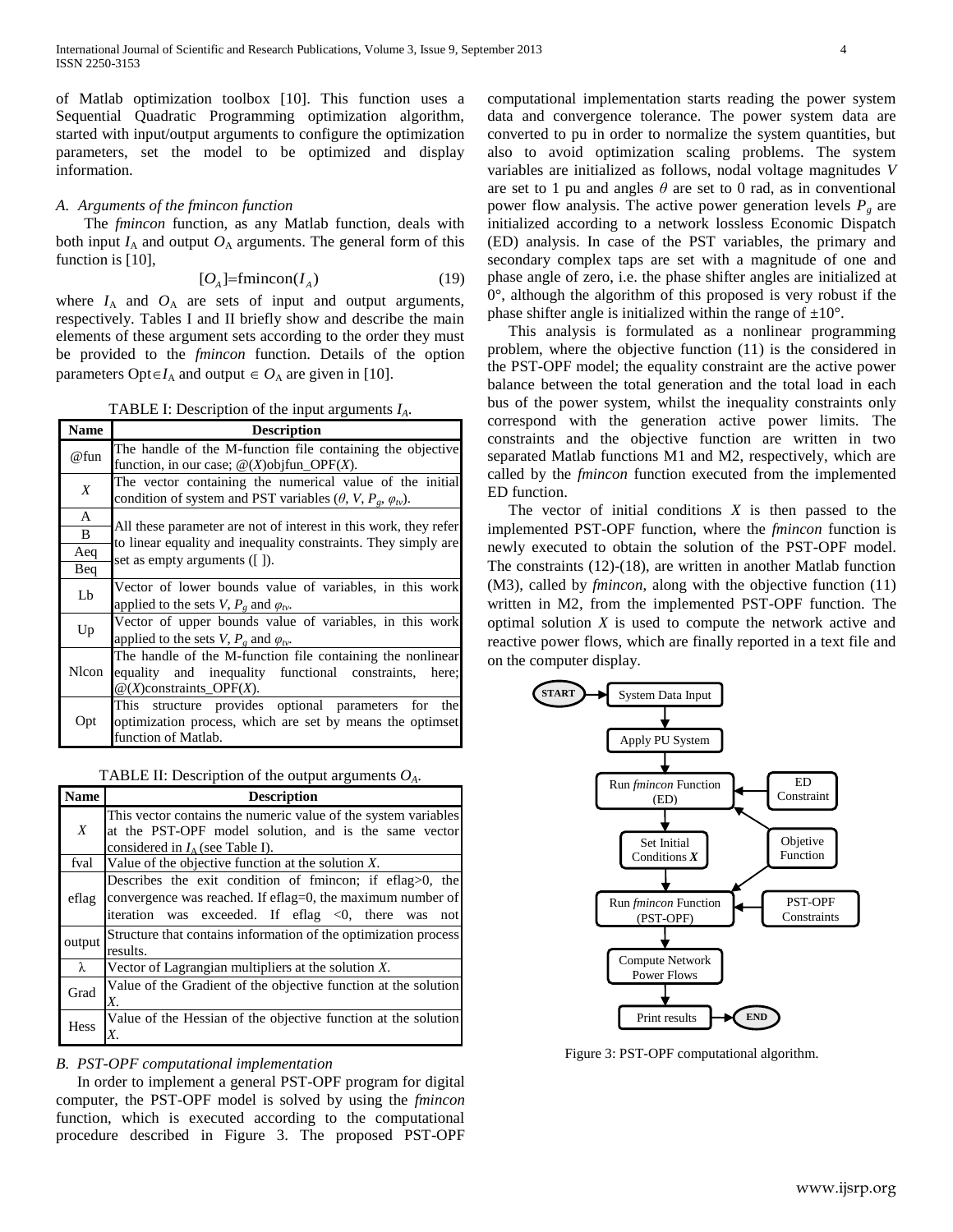## VI. NUMERICAL EXAMPLES

In order to illustrate numerically the prowess of the proposed implementation to carry out the PST-OPF analysis, the IEEE 5 node system and the 10-machine 39-bus New England system are considered in the numerical examples. In both test cases, the convergence tolerance of the optimization process is set at  $1x10^{-9}$ and the phase shifting angle was initialized at 0°.

## *A. Test case:5-node system*

This section presents the PST-OPF results for the 5-node test system obtained by the proposed implementation. The aim of this case study is to numerically compare results of the proposed approach with those reported in [2]. In order to embed the PST, the test system was enlarged by adding the node Lake1 to the network, as in [2]. The PST is used to maintain the active power flow at 25 MW across the transmission line Lake-Main. In this test case, the primary and secondary winding impedances contain no resistance. The primary and secondary inductive reactances were set to 0.0 pu and 0.05 pu, respectively. The complex tap ratios were  $T_v = U_v = 1.0 \times 10^{-6}$ . The control of active power flow is carried out with the primary phase angle control. The nodal voltages are initialized with flat profile; the voltage magnitude limits for all nodes are set to 0.9*≤V≤*1.1 pu, except at node North, where the voltage magnitude limit is set to 0.9*≤V≤* 1.5 pu.

The results of the optimal active and reactive power dispatches are displayed in Table III, both dispatches obey their corresponding limits.

Table III: Generators ratings and PST-OPF solution.

| Node                          | <b>MW Limits</b> |     | <b>MVAR Limits</b> |        | <b>OPF Dispatch</b> |             |
|-------------------------------|------------------|-----|--------------------|--------|---------------------|-------------|
|                               | Lower Upper      |     | Lower              | Upper  | <b>MW</b>           | <b>MVAR</b> |
| North                         | 10               | 400 | $-500$             | 500    | 79.81               | 1.22.       |
| South                         | 10               | 400 | $-300$             | 300    | 88.48               | 14.47       |
| <b>Total Power Generation</b> |                  |     |                    | 168.29 | 15.69               |             |

The Table IV shows that the profile of nodal voltages is inside limits. However, it must be pointed out that because of the voltage magnitude at node South hits its upper limits, the corresponding inequality constraint is activated and therefore it has a value equal to the upper limit.

Table IV: Nodal voltages at the PST-OPF solution.

| <b>Node</b> | V (pu) Limits |             | <b>OPF Voltages</b> |                |  |
|-------------|---------------|-------------|---------------------|----------------|--|
|             |               | Lower Upper | $V$ (pu)            | $\theta$ (deg) |  |
| North       | 0.9           | 1.5         | 1.11                | 0.000          |  |
| South       | 0.9           | 1.1         | 1.10                | $-1.461$       |  |
| Elm         | 0.9           | 1.1         | 1.07                | $-4.892$       |  |
| Main        | 0.9           | 1.1         | 1.08                | $-4.963$       |  |
| Lake        | 0.9           | 1.1         | 1.08                | $-2.895$       |  |
| Lake1       | 0.9           | 1.1         | 1.076               | $-4.580$       |  |

The solution obtained by the proposed implementation compares well with that reported in [2], as illustrated in Table V. The solution was obtained in a CPU time of 5.1792 sec with a total generation cost of 748.961 \$/hr and total losses of active power of 3.285 MW. The table shows that the solutions are very similar, therefore it can be concluded that the proposed implementation is reliable for the analysis of OPF model with the PST device.

Table V: Comparison of two different solutions of PST-OPF model.

| <b>Parameter</b>                 | <b>Proposed</b> | $\lceil 2 \rceil$ |
|----------------------------------|-----------------|-------------------|
| Cost(S/hr)                       | 748.961         | 748.330           |
| Losses (MW)                      | 3.285           | 3.143             |
| Control angle (deg)              | $-1.0026$       | $-2.010$          |
| Active power generation (MW)     | 168.29          | 168.13            |
| Reactive power generation (MVAR) | 15.69           | 15.25             |

## *B. Test case: 10-machine, 39 bus New England system*

In this section the proposed implementation is used to carry out the PST-OPF analysis on the 10-machine 39-bus New England system shown in Figure 4. The parameters of the system are given in detail in [15] and the generators cost functions and ratings are given in [16]. The voltages magnitude limits for all nodes are set to  $0.95 \le V \le 1.09$  pu.



Figure 4: 10-machine, 39 bus New England test system

Firstly, a conventional OPF analysis (base case) is executed. This base case computes an optimal steady state operating point with a total generation cost of 61,214.142 \$/hr, and revels that 264.71 MW are transferred from node 26 to 27 across the single line connecting both nodes. Then, at node 27, the load increases from 281 MW to 300 MW, changing the power flow in all lines connected to the node and the New England system is modified to integrate the PST device to the power system. A new node, 40- PST, was added to include the PST controller in the power system, which is strategically connected in the electric power system to increase the active power flow from 264.71 MW to 266.5 MW in the transmission line connected between nodes 26 and 27. The PST device parameters were the same as in the above test case. The Table VI summarizes the results of the conventional OPF (base case) and the PST-OPF analysis.

Table VI. Summary results of PST-OPF and OPF.

| <b>Results</b>              | <b>OPF</b> (Base<br>Case) | <b>PST-OPF</b> |
|-----------------------------|---------------------------|----------------|
| MW flow in compensated line | 264.71                    | 266.50         |
| Generation (MW)             | 6,158.28                  | 6,157.73       |
| Generation (MVAR)           | 1,213.72                  | 1,245.55       |
| Losses (MW)                 | 42.181                    | 41.625         |
| Cost (\$/hr)                | 61.214.142                | 61.213.142     |